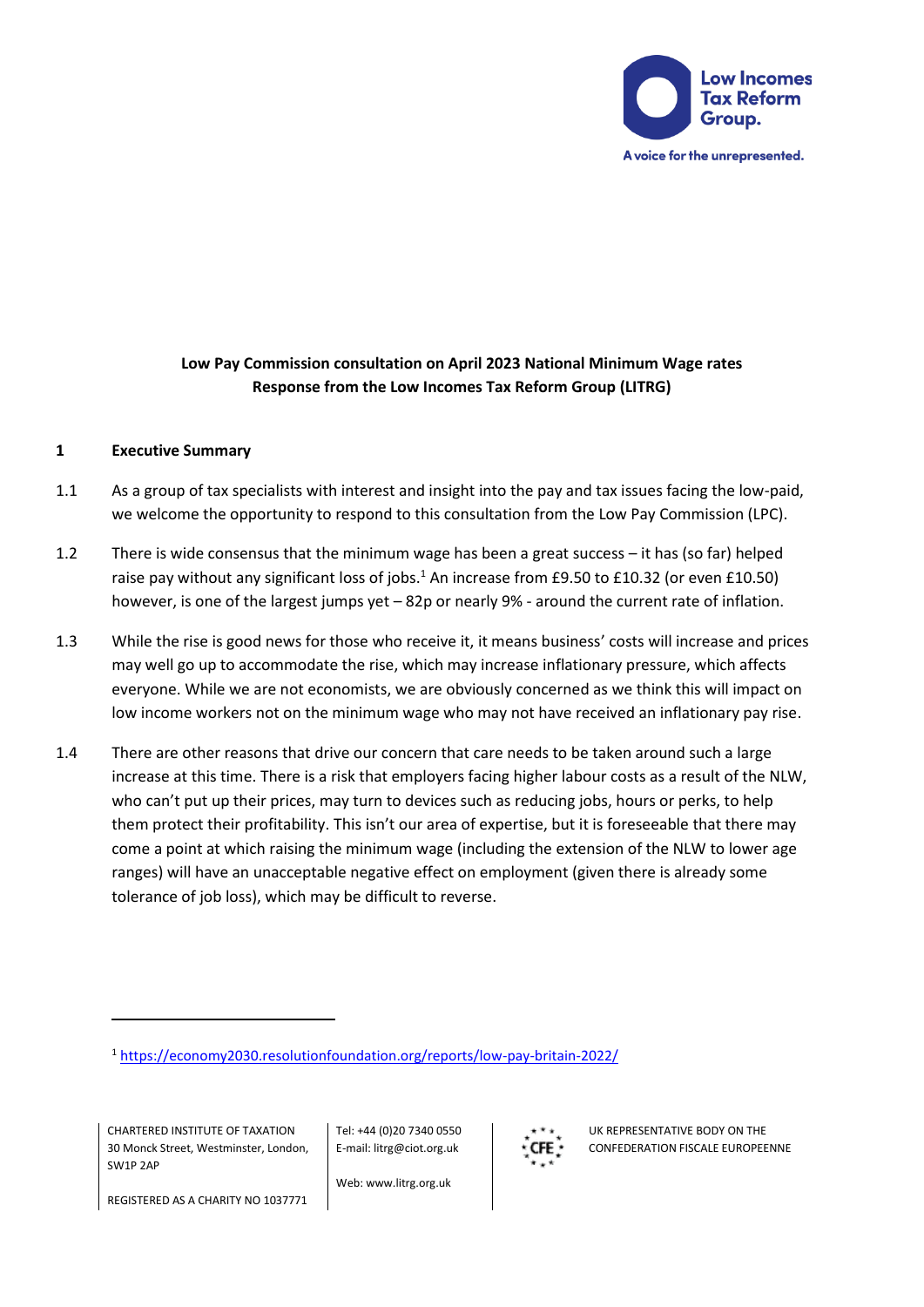- 1.5 We have for some time raised concerns about certain practices which are detrimental to workers such as the skimming of holiday pay<sup>2</sup> and simple minimum wage underpayments. We are also concerned about the 'false self-employment'<sup>3</sup> of workers to avoid the minimum wage altogether. There is a risk of these practices increasing if employers are under more pressure to cut costs. The fact the Single Enforcement Body has yet to materialise and there is no clear timetable for when this may happen, does not send out a strong deterrent message to employers who may be considering turning to such practices.
- 1.6 We would also recommend that any future increases in the minimum wage should be considered in the context of their interactions with tax, National Insurance and other systems, such as student loans, universal credit and tax credits. Currently some workers may not feel much of the benefit of minimum wage increases in their pockets, which is regrettable if significant increases now start having unintended consequences. We share an example, where there is a marginal deduction rate (which measures the impact of earning an additional £1 on tax and benefits) of 67% on a minimum wage increase from £9.50 to £10.50.
- 1.7 There may be better ways of supporting the lowest paid workers which could be explored in addition to or instead of simply increasing the minimum wage. We also point out that even people that are not on the minimum wage can be impacted by changes to the minimum wage and this needs to be factored into decision making about any increases, so that low paid workers are not detrimentally affected by indirect consequences of any increases.
- 1.8 For example, the minimum income floor policy (MIF) in Universal Credit (UC), which assumes a notional level of income for self-employed claimants whose earnings fall below a threshold, is directly linked to the NLW. Effectively, this means the higher the NLW, then the higher the MIF is set. Because the MIF creates an artificial level of income that is used to calculate the UC award, the higher that MIF figure, then generally the lower the UC award. This may well be detrimental for selfemployed workers who cannot simply increase their income in response to a minimum wage increase.
- 1.9 In terms of compliance and enforcement, we think HMRC need to improve enforcement of the minimum wage. HMRC do compliance work in this area and indeed publish a 'name and shame' list of employers who breach NMW rules – however the list seems to include quite a few employers which very small underpayments per worker which may be indicative of minor or less serious breaches. We suggest that workers would benefit more if HMRC concentrated on arguably more serious and complex cases involving 'worker' status ('workers' as well as employees are entitled to the minimum wage) and false self-employment.

<sup>&</sup>lt;sup>2</sup> For example, umbrella companies hold back earnings from workers and put it in a pot to cover holidays. When the worker takes a holiday, they get paid from the pot. If, however, at the end of the employment, the worker has not used all the holiday pay they have saved in the pot, some umbrella companies retain it, rather than pay it out.

<sup>&</sup>lt;sup>3</sup> Treating a worker as self-employed when the true nature of his/her engagement is that of employment.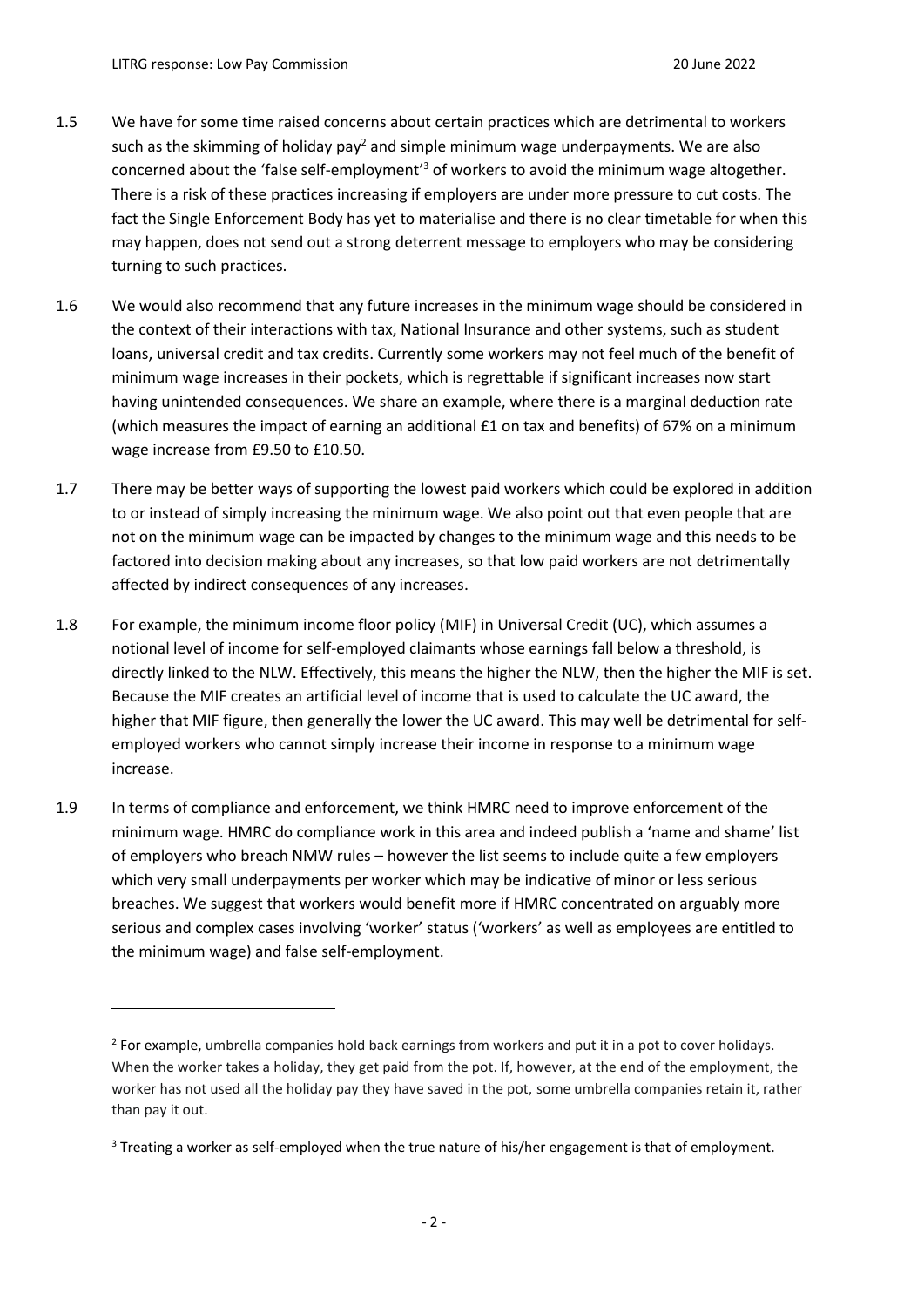- 1.10 In terms of guidance to help support compliance, the minimum wage manual that used to be available to employers in PDF, but which has now been removed, also needs to be reinstated. We know from experience that when trying to research something that may be difficult and technical, employers may favour PDFs to support them in this.
- 1.11 With an ageing population and ubiquitous 'live in' care arrangements (some of which are actually on a falsely self-employed basis, which HMRC NMW enforcement officers need to deal with urgently) we would like to see some sector specific enforcement work and clarification around things like the interaction between the accommodation offset and sleep-in shifts.

### **2 About Us**

- 2.1 The Low Incomes Tax Reform Group (LITRG) is an initiative of the Chartered Institute of Taxation (CIOT) to give a voice to the unrepresented. Since 1998, LITRG has been working to improve the policy and processes of the tax, tax credits and associated welfare systems for the benefit of those on low incomes. Everything we do is aimed at improving the tax and benefits experience of lowincome workers, pensioners, migrants, students, disabled people and carers.
- 2.2 LITRG works extensively with HM Revenue & Customs (HMRC) and other government departments, commenting on proposals and putting forward our own ideas for improving the system. Too often the tax and related welfare laws and administrative systems are not designed with the low-income user in mind and this often makes life difficult for those we try to help.
- 2.3 The CIOT is a charity and the leading professional body in the United Kingdom concerned solely with taxation. The CIOT's primary purpose is to promote education and study of the administration and practice of taxation. One of the key aims is to achieve a better, more efficient, tax system for all affected by it – taxpayers, advisers and the authorities.

### **3 Introduction**

- 3.1 As tax specialists with an interest and expertise in problems facing the low paid, we are pleased to be able to input into the LPC's work.
- 3.2 We have commented only on questions that we feel are relevant to LITRG's audience, which is taxpayers who are unable to afford professional advice. We generally refer to these taxpayers as 'unrepresented taxpayers' throughout this document.
- 3.3 Generally speaking, the views contained within this document have been formed from our collective experience, by which we mean: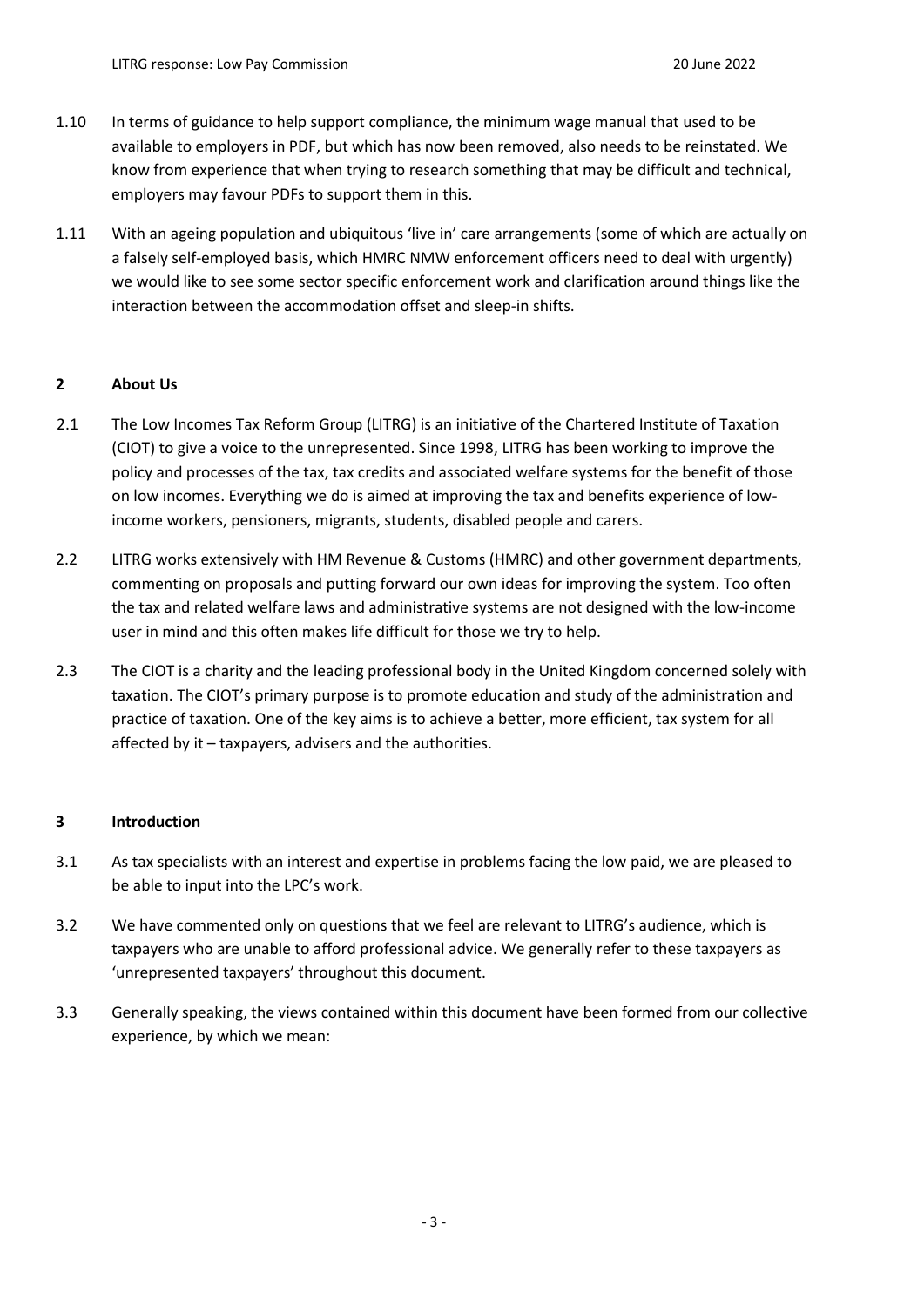- Dealing with queries that are received from the general public via our website.<sup>4</sup>
- The experiences of LITRG staff and panel members from working in practice either before or alongside their work with LITRG,
- The experiences of LITRG staff and panel members in a volunteering capacity for the tax charities.<sup>5</sup>
- Anecdotal evidence fed into us by the tax charities directly.
- 3.4. We obviously welcome the existence of the minimum wage; however, we think it is impossible for those on low incomes to consider their overall financial position without understanding the position of their engager and how their pay will interact with not only tax and National Insurance but also inwork benefits and other welfare entitlements.
- 3.5. One of our main roles is therefore to analyse the different systems that the low paid come into contact with, to try and understand and flag potential interactions, and how changes in one system may have an effect elsewhere.
- 3.6. Furthermore, from our contact with workers and our research into their problems, not to mention our understanding and experiences of the inner workings of HMRC, we feel we have a good understanding of what is happening in practice in the lower-paid part of the labour market and why.
- 3.7. Taking all this together, we feel we can add most value by making some fairly high-level comments under the following broad themes:
	- Economic outlook while we have some high levels concerns about the minimum wage rise contributing to inflationary pressure which means more and more people finding it difficult to buy the goods and services that they need, this is not our area of expertise, so here we focus on outlining some concerns about potential employer reactions to a large increase in the minimum wage
	- The NLW in particular, how increases may not translate into pockets of the lowest paid and may indeed impact other workers not on the minimum wage
	- Compliance and enforcement observations around HMRC NMW's focus and an observation around the format of a key employer manual to aid compliance
	- The accommodation offset what is the situation in the live-in care sector?
- 3.8. We are happy to discuss any aspect of our response in more detail if that would be useful.

#### **4 Economic outlook**

<sup>&</sup>lt;sup>4</sup> [www.litrg.org.uk.](http://www.litrg.org.uk/) We do not provide specific casework, but signpost taxpayers to relevant guidance and resources.

<sup>&</sup>lt;sup>5</sup> References to the tax charities refer to TaxAid and Tax Help for Older People.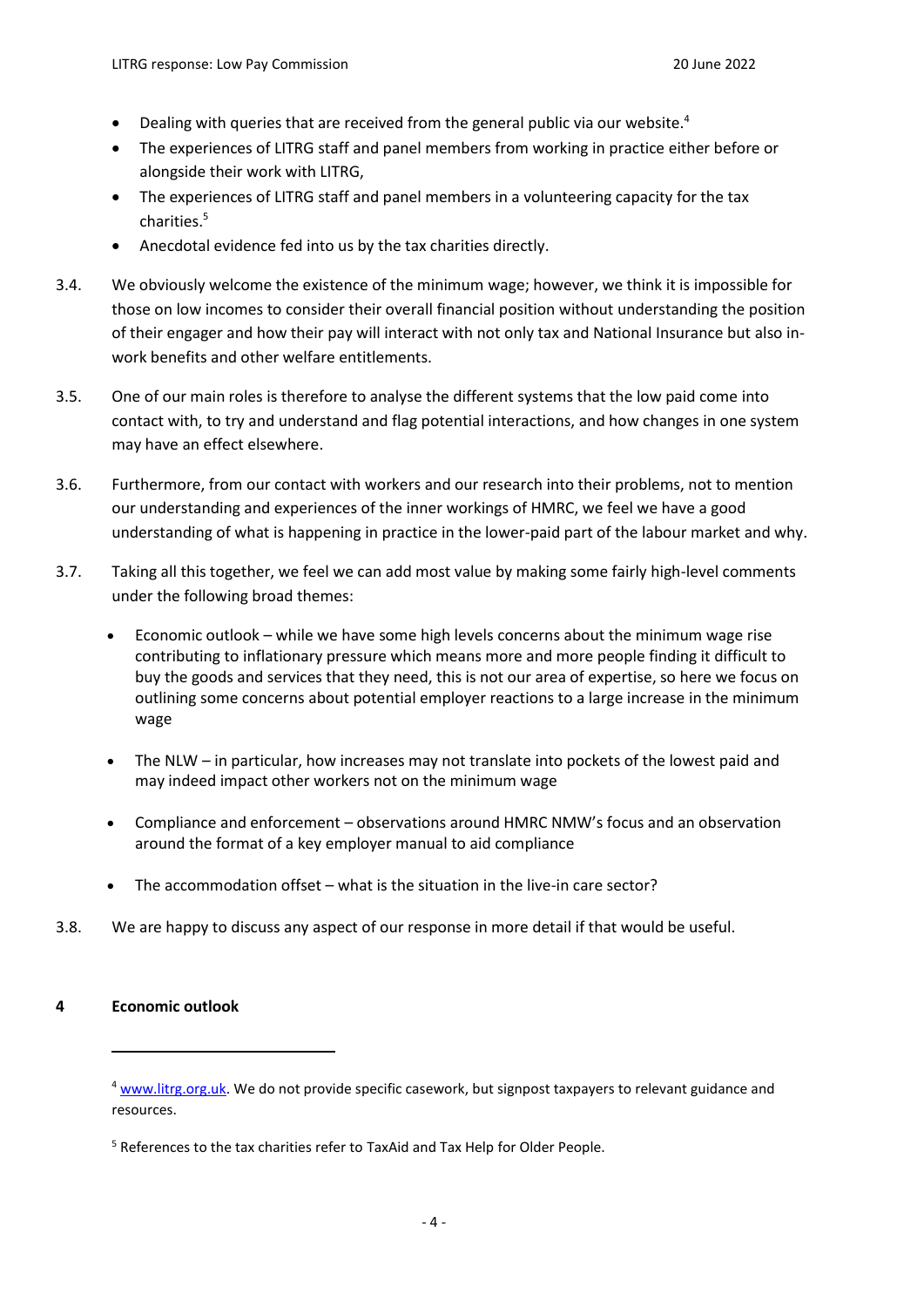- 4.1 We welcome the government's bold ambitions for the minimum wage. However, we would urge caution, particularly given all the 'shocks' to the economy such as Brexit, Covid and the Ukraine war that now seem to be culminating in a tight labour market, volatile economic growth and inflation.
- 4.2 Many employers will have already been contending with difficult trading conditions and increasing cost and may struggle to absorb any further increases. We are concerned about the extent to which low-income workers who are due an increase will be impacted as a result of any changes in behaviour by their employers.
- 4.3 The general consensus seems to be that the negative effects of increases to the minimum wage have, to date, been minimal<sup>6</sup>. However, it is not known at what point raising the minimum wage (including the extension of the NLW to lower age ranges) will have an unacceptable negative effect on employment (given there is already some tolerance of job loss), which may be difficult to reverse.<sup>7</sup>
- 4.4 The issue is that increases in the minimum wage obviously mean that extra costs are borne by the employer – not just the prima facie rate rise - but also employer's National Insurance contributions (NIC), holiday pay and pension contributions based on the higher rates.
- 4.5 This could end up in 'trade-offs' like employers offering fewer hours (with potential knock on consequences on working tax credit (WTC) claims and any other provisions that are based on number of hours worked<sup>8</sup>) and/or removing or changing certain perks. It could end up in employers offering work on less favourable or less secure terms, zero hours contracts for instance, which can help employers manage their costs, but which have a detrimental effect on people's ability to plan and feel financially secure.
- 4.6 It may also result in employers trying to skim holiday pay (as is often a problem for agency workers who work through umbrella companies<sup>9</sup>) or plain underpayment of the minimum wage. The fact the

<sup>6</sup> <https://economy2030.resolutionfoundation.org/reports/low-pay-britain-2022/>

<sup>&</sup>lt;sup>7</sup> In December 2021 the IFS said [\(https://ifs.org.uk/publications/15875\)](https://ifs.org.uk/publications/15875): 'The NLW will rise to £9.50 in April and the government is committed to raising it to two-thirds of the median wage by 2024. The Low Pay Commission expects this to be around £10.60 in 2024, a level which – compared with average earnings – would be amongst the highest in OECD countries. While our results are reassuring, we cannot rule out that increases to this level would result in larger increases in unemployment. Effects should continue to be monitored carefully.'

<sup>&</sup>lt;sup>8</sup> Although in UC a person does not need to work a set number of hours like they do to qualify for WTC, they may be expected to carry out 'work related activity' as part of their Claimant Commitment if they are not earning above their Conditionality Earnings Threshold (CET) – or risk sanctions, such as having their UC stopped. An individual's CET depends on the work activity group they are placed in. For those who are subject to 'all-work requirements', it is normally 35 hours x minimum wage although this may be reduced for claimants with young children, physical or mental health conditions, or who are carers. Some people will not be subject to conditionality if they are placed in the 'no-work requirements' group. This will be agreed as part of the person's Claimant Commitment.

<sup>9</sup> <https://www.bbc.co.uk/programmes/m000tcl7>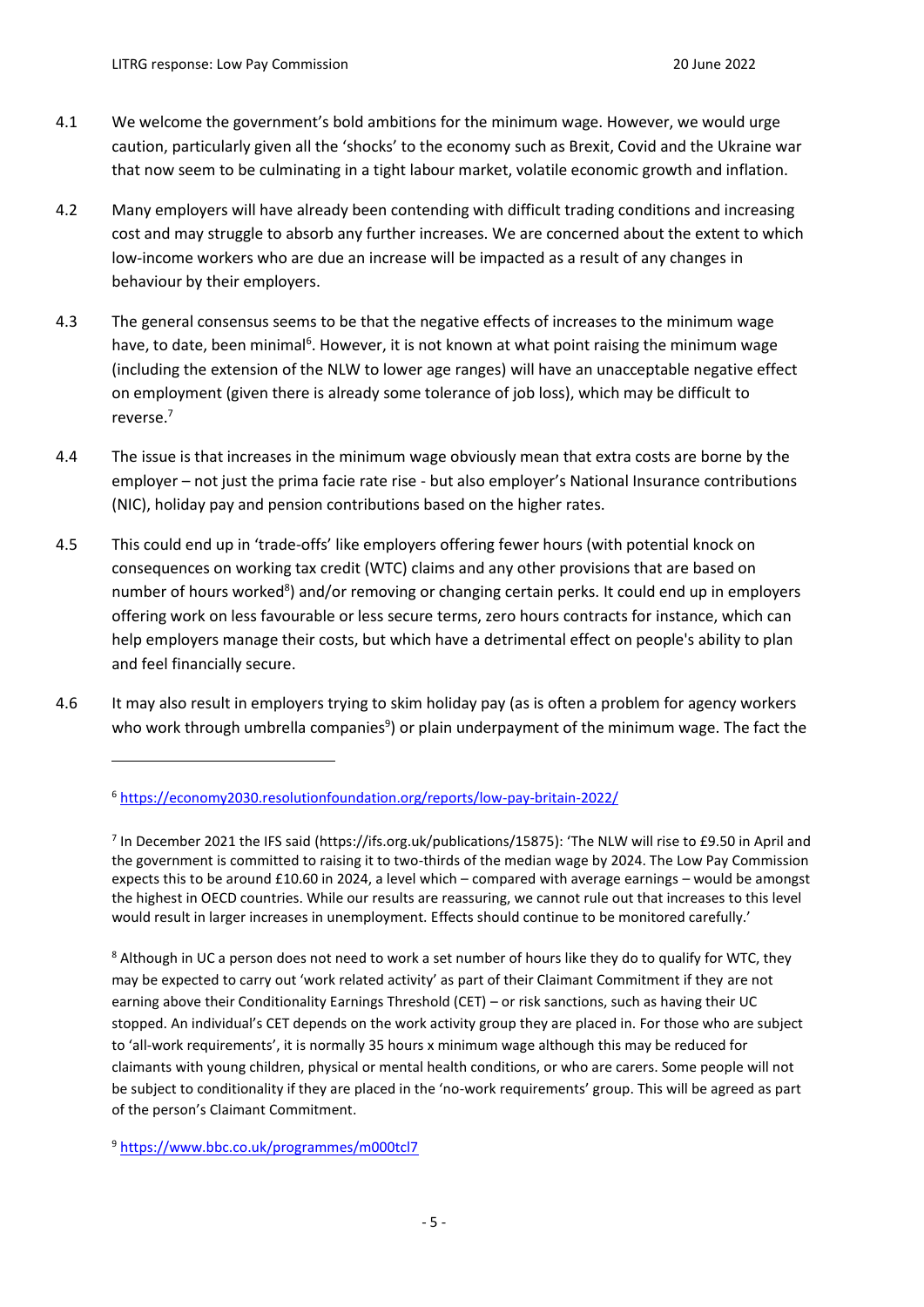Single Enforcement Body, which was going to be tasked with bringing together three existing enforcement bodies<sup>10</sup> but also taking on the regulation of holiday pay and umbrella companies, has yet to materialise does not send out a strong deterrent message to employers who may be considering turning to such devices. Indeed, rather than implement some of the desperately needed changes to improve the outcomes for workers in the round, the government has launched yet another review into the future of work.<sup>11</sup>

- 4.7 We think there is a particularly high risk of minimum wage underpayment in the care sector where there are underlying structural issues around under funding. Most care work is procured from private service providers by local authorities. However huge cost pressures are effectively being pushed onto private service providers, who in turn have to find ways to operate at a lower cost. Care workers are already likely to be at risk of being underpaid the NMW because of non-payment of their travel time and expenses $12$ . We worry that this issue of underpayment is only set to get worse if there are big increases in the minimum wage (as against the private service providers' constrained income).
- 4.8 From our considerable involvement with voluntary organisations and via feedback from members of the public to our website, we also strongly believe there is an increasing problem with the 'false selfemployment' of low-paid workers<sup>13</sup>. Historically, employer's NIC has tended to be the driving force behind false self-employment; however, we think that avoidance of work protections, including the minimum wage, may now be playing a part.
- 4.9 Taking on someone as self-employed rather than as an employee has all sorts of advantages for an engager, including not having the fixed costs and obligations of an employer. The problem with an employer who treats someone as 'self-employed' in order to avoid certain costs and obligations is that this self-employed label can act as a gateway to other problems for workers. For instance, making someone self-employed to avoid the minimum wage means they probably won't have the certainty of having their taxes dealt with under PAYE, will probably be denied holiday or appropriate rest breaks. As there will be no secondary contributor for NIC purposes, they will not be entitled to paid sick leave and other statutory leave/entitlements. In addition, they may not have 'right to work' checks, meaning people may end up working illegally and they also may end up working for engagers who don't have Employer's Liability Insurance.

<sup>&</sup>lt;sup>10</sup> HMRC National Minimum Wage/National Living Wage (NMW/NLW), Gangmasters and Labour Abuse Authority (GLAA) and the Employment Agency Standards (EAS)

<sup>11</sup> <https://www.gov.uk/government/publications/future-of-work-review-terms-of-reference>

<sup>12</sup> As explained in our report: [https://www.litrg.org.uk/latest-news/reports/180502-care-workers-](https://www.litrg.org.uk/latest-news/reports/180502-care-workers-%E2%80%93-challenges-tax-and-benefits-system) [%E2%80%93-challenges-tax-and-benefits-system](https://www.litrg.org.uk/latest-news/reports/180502-care-workers-%E2%80%93-challenges-tax-and-benefits-system)

<sup>&</sup>lt;sup>13</sup> We focus on this issue in much of our response to the recent employment status consultation [\(https://www.litrg.org.uk/latest-news/submissions/180531-employment-status\)](https://www.litrg.org.uk/latest-news/submissions/180531-employment-status) and look at what may be driving such behaviour on the part of engagers. Within that response, we include a selection of queries that we have received from workers presenting potential false self-employment.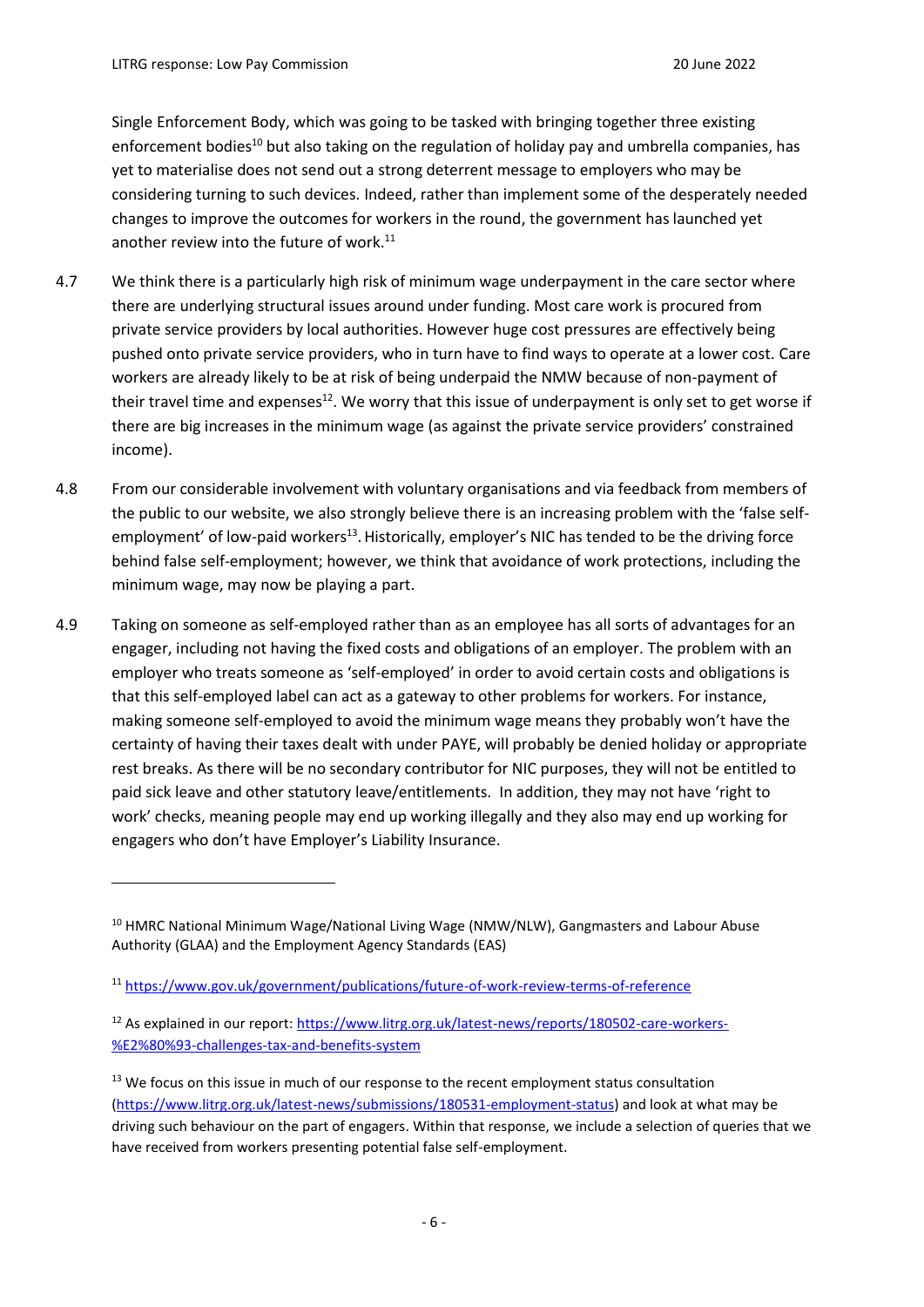4.10 This raises difficult questions – on the one hand, we appreciate how important a decent pay rise can be every year, in terms of morale and productivity. On the other hand, there is an important balance to be found to ensure employers don't react in a way that leaves workers even worse off.

## **5 The NLW**

- 5.1 The introduction of the NLW has no doubt hugely benefitted some low-income workers who are really struggling (including some workers paid above the NMW levels, due to 'spill-over' effects). However, in-work poverty rates are the highest they have ever been.<sup>14</sup> Indeed, LITRG regularly hear from low-paid workers who, despite the NLW and subsequent bold rises, seem to be experiencing severe deprivation, stress and strain as they try to make ends meet.
- 5.2 We recognise that there are many reasons for this, including:
	- having a good hourly wage does not guarantee a good weekly or monthly wage if people are not given the hours,
	- people are in precarious/insecure employment,
	- the fact the minimum wage does not cover the self-employed, and
	- high costs of living for example, because of having children or high housing costs.
- 5.3 But we think there may be another reason: the interactions that exist between the minimum wage and tax and benefits systems mean that NLW does not necessarily translate into cash in the pockets of low-paid workers.
- 5.4 For example, higher pay means things like paying tax (usually 20% on anything over £242 a week in 2022/23), National Insurance (13.25% on anything over £242 a week from July 2022) and paying more in pension contributions (up to 5% of your wages over £120 a week – although, if you are lucky, some of this may be made up from tax relief). A large minimum wage increase may mean that people in full time NLW jobs (£10.32 x 40 hrs x 52 weeks) will have an annual wage higher than plan 1 and postgraduate student loan thresholds. 15
- 5.5 It may also impact on the amount of in-work benefits you receive, as the higher your wages, the less you get in benefits. For universal credit (UC) purposes, there is a 55% withdrawal rate on 'net' income over your work allowance (up to £573 per month). For working tax credit (WTC) purposes, there is a 41% withdrawal rate on 'gross' income over £6,770 a year.<sup>16</sup>

<sup>14</sup> As set out here:<https://www.jrf.org.uk/data/poverty-rates-working-age-adults-working-households-region>

<sup>15</sup> <https://www.litrg.org.uk/tax-guides/students/student-loans>

<sup>&</sup>lt;sup>16</sup> Although tax credits are gradually being replaced by UC, the transition is still ongoing, meaning that tax credits are still available to claim in some limited circumstances and may continue for some existing claimants.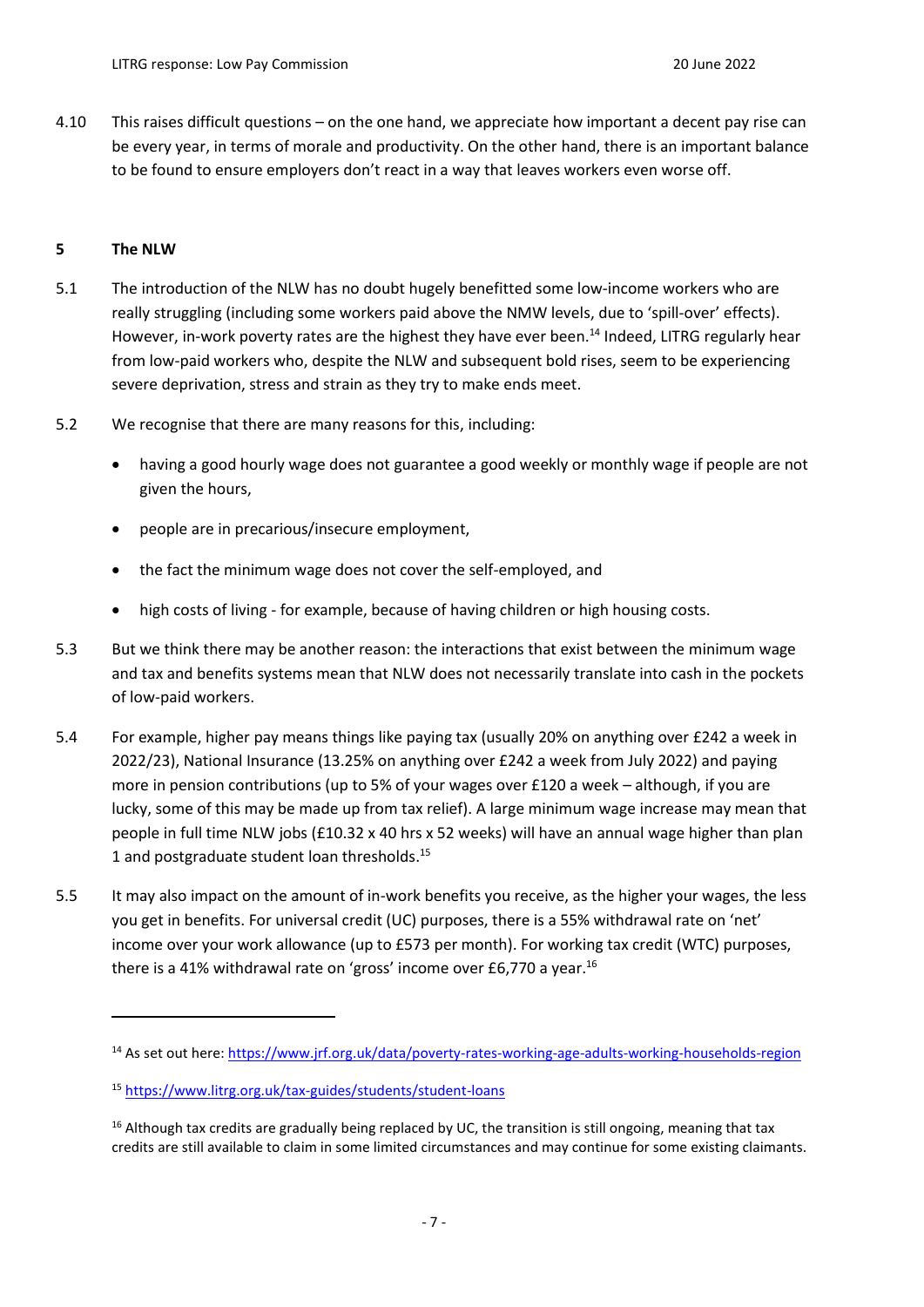- 5.6 To use a very basic illustration: Jenny, 35, a lone parent, usually works around 25 hours a week in a pub, at the minimum wage. At £9.50 per hour there is no tax or NIC (earnings of £237.50 per week). Because she is on a low income, Jenny receives UC of £286.93 per UC assessment period.<sup>17,18</sup>
- 5.7 If her hourly rate were to rise to £10.50 an hour (say) (£262.50 a week), then, based on current rates, her award would be £236.91 per UC assessment period. At £10.50 an hour, there is also tax and NIC at 33.25% on her earnings above £242 per week (£6.81 per week).<sup>19</sup>
- 5.8 So, of her £125 increase in terms of gross earnings during her UC assessment period, the true value of the minimum wage increase to Jenny is only £40.93. The Treasury receives the remaining amount (£84.07) in reduced welfare payments (£50.02) and increased income tax and NIC revenue (£34.05). Her marginal deduction rate on the £125 is 67%. And this is before we consider whether she might lose any passported benefits.
- 5.9 While we appreciate that this situation is in many ways inevitable if we are going to shift to a highwage, low-welfare economy, welfare benefits are always going to be required to support some people (particularly those with limits on their capability to work, children or other caring responsibilities). In addition to or instead of simply just increasing the minimum wage, there would seem to be some small, practical steps that could be taken to ameliorate the positions of workers by allowing them to keep a little more of their pay in their pockets – for example, increasing the scope and level of the work allowances in UC for the minimum wage increases.<sup>20</sup>
- 5.10 There are other, less obvious, ways that the minimum wage system and tax/welfare benefit systems collide. For example, one of the conditions for carer's allowance (£69.70 per week in 2022/23) is that you must not earn more than £132 a week. Therefore, if you are working 16 hours at the NLW of £9.50 per hour (which you may need to do to claim working tax credit) you could lose all of your carer's allowance as your earnings would be £152. Many unpaid carers rely on the financial support of carer's allowance and this unfortunate interaction can have a negative impact on them. We have

<sup>&</sup>lt;sup>17</sup> She is entitled to maximum elements of £334.91 (basic) + £290 (child) of £624.91 per month. We have assumed she is not entitled to any housing costs element. Her monthly income of £1,187.50 is over the work allowance of £573 by £614.50. This means her award is reduced by £337.97 [(£1,187.50 - £573) x 55%].

 $18$  We have assumed for the purposes of this example that Jenny has five pay days in each UC monthly assessment period. However, in some months she may have four pay days.

<sup>&</sup>lt;sup>19</sup> Her net monthly income of £1,278.45 is over the work allowance of £573 by £705.45. This means her award is reduced by £387.99 [(£1,278.45 - £573) x 55%].

<sup>&</sup>lt;sup>20</sup> The work allowance in universal credit is the amount a claimant can earn before their benefit starts to be progressively withdrawn.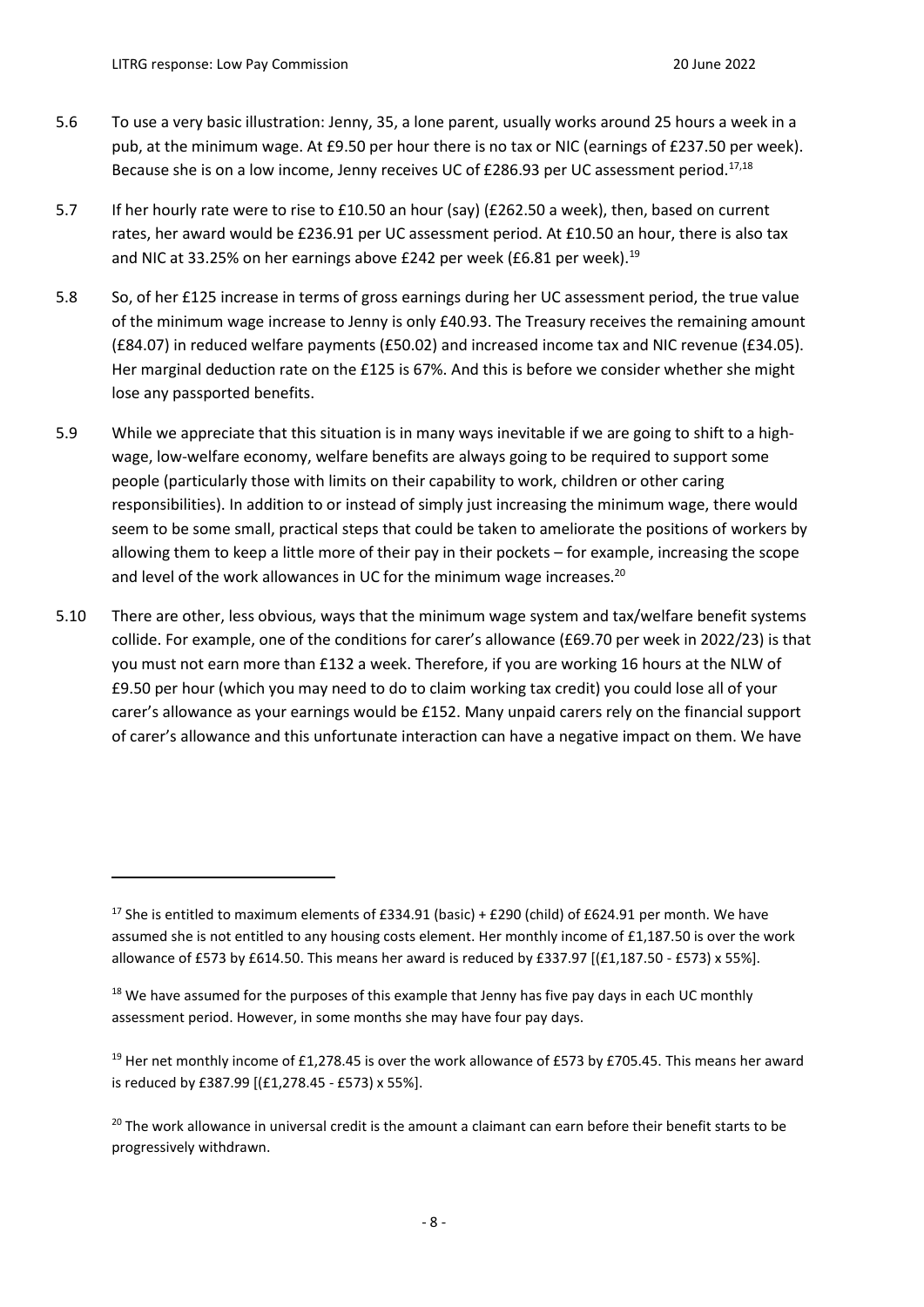repeatedly called for the uprating of the carer's allowance earnings threshold to match 16 hours x NLW each year.<sup>21</sup>

- 5.11 We would also point out that people that aren't on the minimum wage can be impacted by the increases to the minimum wage. It can stop people earning slightly above it being able to salary sacrifice into their pension for example, as employers must put procedures in place to cap salary sacrifice deductions and ensure minimum wage rates are maintained. We think increases may also interact with the Conditionality Earnings Threshold (CET) in Universal Credit (explained in footnote 8) – some further work should be done to fully understand any consequences.
- 5.12 Self-employed claimants of Universal Credit (UC) are also impacted by increases to the NLW. The Minimum Income Floor (MIF) rules treat people as earning a certain amount, even if they haven't.<sup>22</sup> To work out your MIF you need to multiply the minimum wage for your age group by the number of hours you're expected to work. If the minimum wage goes up, this means the MIF goes up, and the amount of UC that self-employed people subject to the MIF can get will be reduced accordingly.
- 5.13 The MIF already penalises those who have fluctuating incomes and those who have big business expenses that fall in one month rather than spread over the year, meaning they may get little or no UC.<sup>23</sup> Making the policy even harsher by increasing the amount they are deemed to have earned even if they haven't, seems unfair and unrealistic when the low paid self-employed cannot simply increase their income in response to a minimum wage increase.
- 5.14 We note the following extract from a recent Resolution Foundation report on low pay in 2022<sup>24</sup>: '*In the 2019-20, 38 per cent of self-employed workers had low hourly pay (on the two-thirds of median measure), compared to 14 per cent of employees. This amounts to 1.6 million self-employed workers on low hourly pay, a third of the total low hourly paid workforce. This share has grown rapidly over the past 20 years. And while low pay is falling for employees, it is flat among the self-employed – and rising when it comes to low weekly pay.'*
- 5.15 Before any further minimum wage increases are introduced, there needs to be a fuller assessment/understanding of how other systems interact with the minimum wage.

### **6 Compliance and enforcement**

<sup>21</sup> [https://www.litrg.org.uk/latest-news/news/180711-press-release-unpaid-carers-action-plan-does-not-go](https://www.litrg.org.uk/latest-news/news/180711-press-release-unpaid-carers-action-plan-does-not-go-far-enough-says-litrg)[far-enough-says-litrg](https://www.litrg.org.uk/latest-news/news/180711-press-release-unpaid-carers-action-plan-does-not-go-far-enough-says-litrg)

 $22$  The MIF doesn't affect all self-employed universal credit claimants – some may have sufficiently high earnings, which mean the MIF is not applied and some will be exempt from the MIF, at least temporarily.

<sup>&</sup>lt;sup>23</sup> See the calculations that we have prepared here: [https://www.litrg.org.uk/latest-news/reports/171030-self](https://www.litrg.org.uk/latest-news/reports/171030-self-employed-claimants-universal-credit-%E2%80%93-lifting-burdens)[employed-claimants-universal-credit-%E2%80%93-lifting-burdens](https://www.litrg.org.uk/latest-news/reports/171030-self-employed-claimants-universal-credit-%E2%80%93-lifting-burdens)

<sup>24</sup> <https://economy2030.resolutionfoundation.org/reports/low-pay-britain-2022/>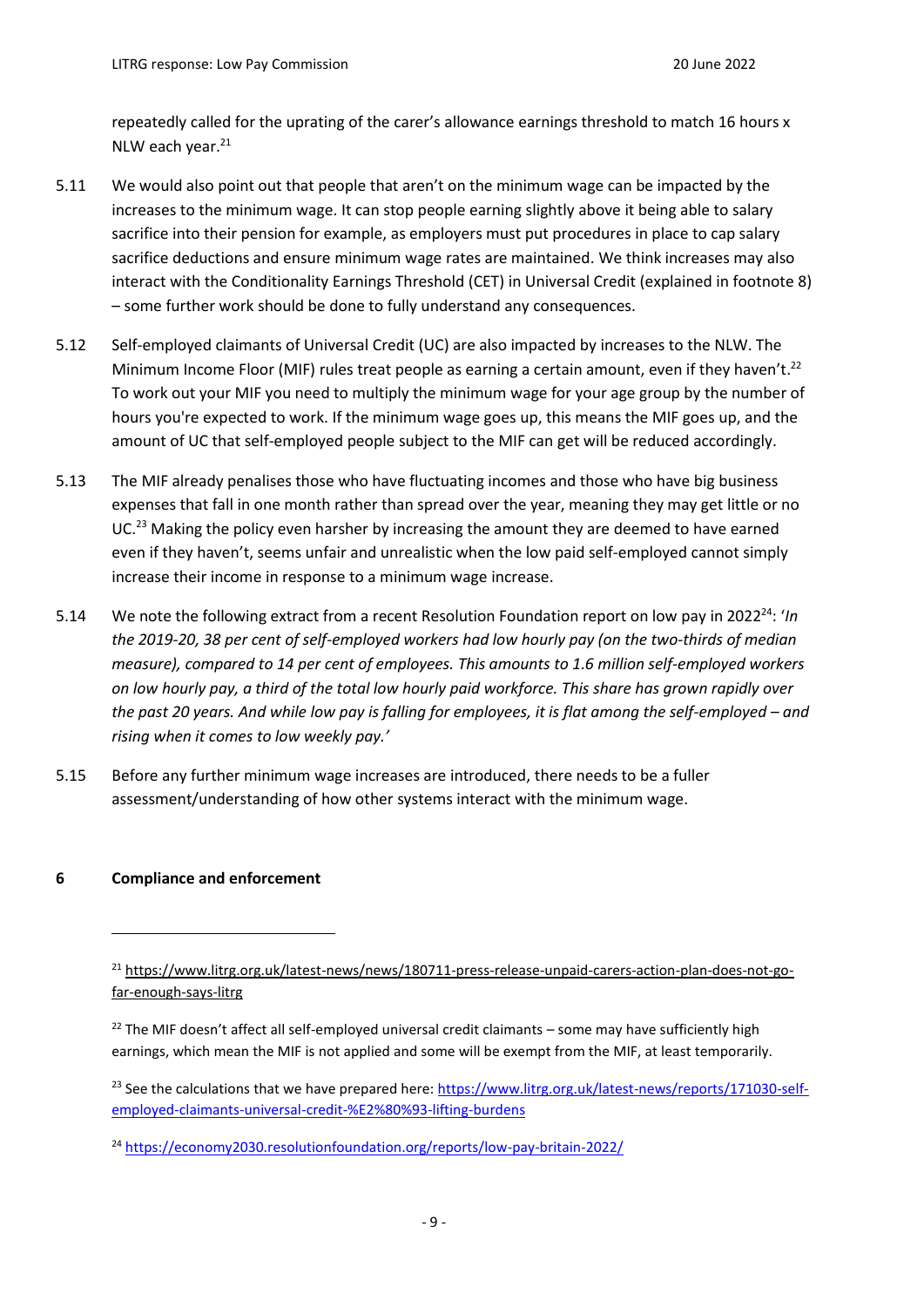- 6.1 We think HMRC need to improve enforcement of the minimum wage. Our perception is that HMRC are still focussed on 'low-hanging fruit' within an employment setting. HMRC's naming list certainly suggests that HMRC enforcement officers' caseloads are tilted towards 'broader' cases where a greater number of workers have been underpaid a smaller amount.
- 6.2 For example, on the recent list from December 2021, 208 employers were named. The Government figures show that a large proportion (37%) of NMW breaches were for incorrect deductions from employee wages, including for costs and expenses of acquiring and maintaining uniforms.<sup>25</sup> The company at the top of the list underpaid its 3600 staff by an average of £42 each, which implies the employer had fallen into such a pitfall.
- 6.3 We think HMRC now need to turn their attention to the arguably more complex and serious breaches of minimum wage rules that tend to go hand-in-hand with 'false self-employment' (see section 7). We also have concerns regarding HMRC's ability to handle 'worker' minimum wage cases, for example, those in the gig economy.<sup>26</sup> On the December 2021 list, only 4 employers were on the list for 'worker status error'. 27
- 6.4 We do not condone an employer paying someone less than the minimum wage but focussing on employers and cases of genuine confusion or misunderstanding where the resulting underpayments are small and, of themselves, probably do not cause significant worker detriment does nothing to help those workers whose employers are recklessly or consciously underpaying the minimum wage.
- 6.5 At present, guidance for employers trying to be compliant is not sufficient not just in substance (as we have commented on in our previous submissions) but in format now also.
- 6.6 We have recently become aware that the PDF version of BEIS's extremely important minimum wage manual for employers<sup>28</sup> has been removed. There is now only an HTML version available.
- 6.7 We appreciate that PDFs have some disadvantages, for example they are bad for screen readers and for people who need to resize documents for a mobile screen; however, many people find PDFs familiar and easy to use. PDFs also come into their own in respect of large and complex documents

<sup>&</sup>lt;sup>25</sup> [https://www.gov.uk/government/news/over-200-employers-called-out-for-falling-short-of-paying-staff-the](https://www.gov.uk/government/news/over-200-employers-called-out-for-falling-short-of-paying-staff-the-minimum-wage)[minimum-wage](https://www.gov.uk/government/news/over-200-employers-called-out-for-falling-short-of-paying-staff-the-minimum-wage) and

https://assets.publishing.service.gov.uk/government/uploads/system/uploads/attachment\_data/file/1039498 /R18 Education Bulletin - salaried hours final.pdf

<sup>&</sup>lt;sup>26</sup> Gig economy workers seem to have many of the characteristics of self-employment (e.g., they decide when they work and use their own tools), but they often have less autonomy than genuinely self-employed people and may derive all or most of their income from the business that they work for. Thus, many may well fall under the definition of 'worker' and be entitled to the minimum wage.

<sup>&</sup>lt;sup>27</sup> Worker status error is defined in the educational bulletin as follows: 'This includes instances where the worker is incorrectly treated as self-employed, or an unpaid intern that should be classified as worker'

<sup>28</sup> <https://www.gov.uk/guidance/calculating-the-minimum-wage>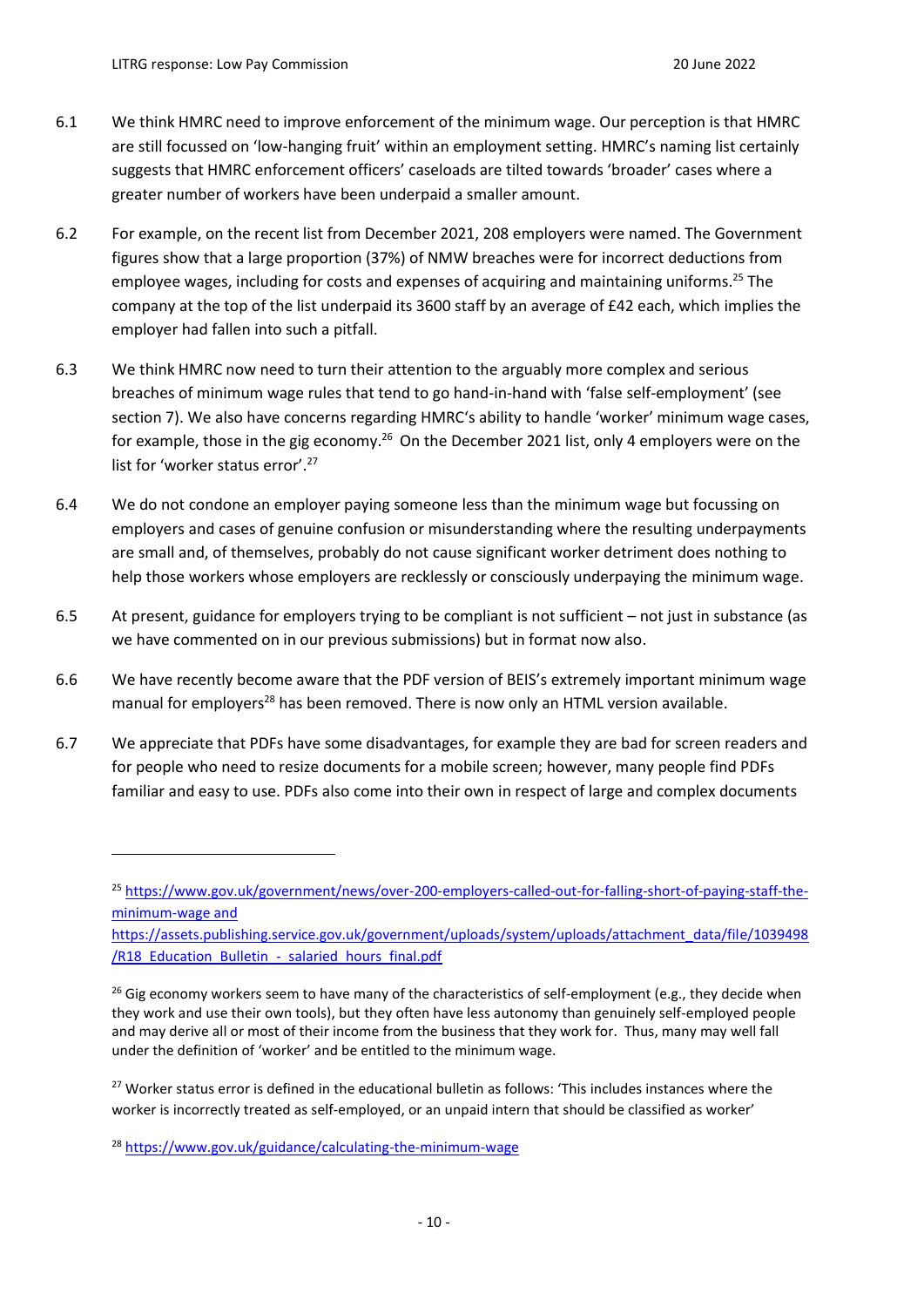that are often printed off and used frequently for reference. Employers for instance, may want to print off BEIS's minimum wage manual to have at their fingertips.

- 6.8 But the manual in HTML is now split into different sections with expandable sub-sections with no cover page, no contents page and no page or paragraph numbering. The problem is that it makes it extremely hard to get an overview of what is in the manual (and the search bar can be easily missed). We are worried that employers, who can't see at a glance that what they are trying to research is covered in the manual, will just give up. Ctrl-F only works if the sub-section is expanded (or unless you click 'expand-all' but this is also easily missed). It also means that it is not easy for an employer to compare information across different versions of the manual to be able to identify change.
- 6.9 This is concerning given employers have many obligations to meet with regards to the minimum wage and need to be able to find information to help them meet their obligations quickly and easily (and to be able to demonstrate that they have done so). There are a number of employers that are 'digitally excluded' as evidenced by the exemptions available from Real Time Information (RTI) payroll reporting<sup>29</sup>. They rely on being able to 'hold it in the hand' rather than just being able to see it on screen.
- 6.10 It is vital that a sensible PDF version of this document is made available alongside HTML. To be clear – we do not think that this is just because it is nice to have, but because it is an important tool in helping employers to be compliant with the requirements imposed on them.

### **7 Accommodation offset**

- 7.1 One sector we are aware of where employers provide accommodation to workers is the care sector, where 'live in' care arrangements have become ubiquitous.
- 7.2 There has been a rise in the numbers of people being given Government funding via personal budgets, etc. to engage the services of a PA. There are also self-funders. At the same time there seems to have been a increase in 'live in' carers for people who need around the clock support in their own home. This has been facilitated and promoted by introductory agencies and independent living groups.
- 7.3 Where employers are treating their live in workers as employed, there are questions in our minds over whether the minimum wage is being dealt with properly – particularly given the fact there are sleep in shifts and accommodation offset complexities and interactions. We also note the potential for the incorrect application of domestic worker exemption.

<sup>29</sup> <https://www.gov.uk/guidance/find-out-which-employers-are-exempt-from-online-payroll-reporting>